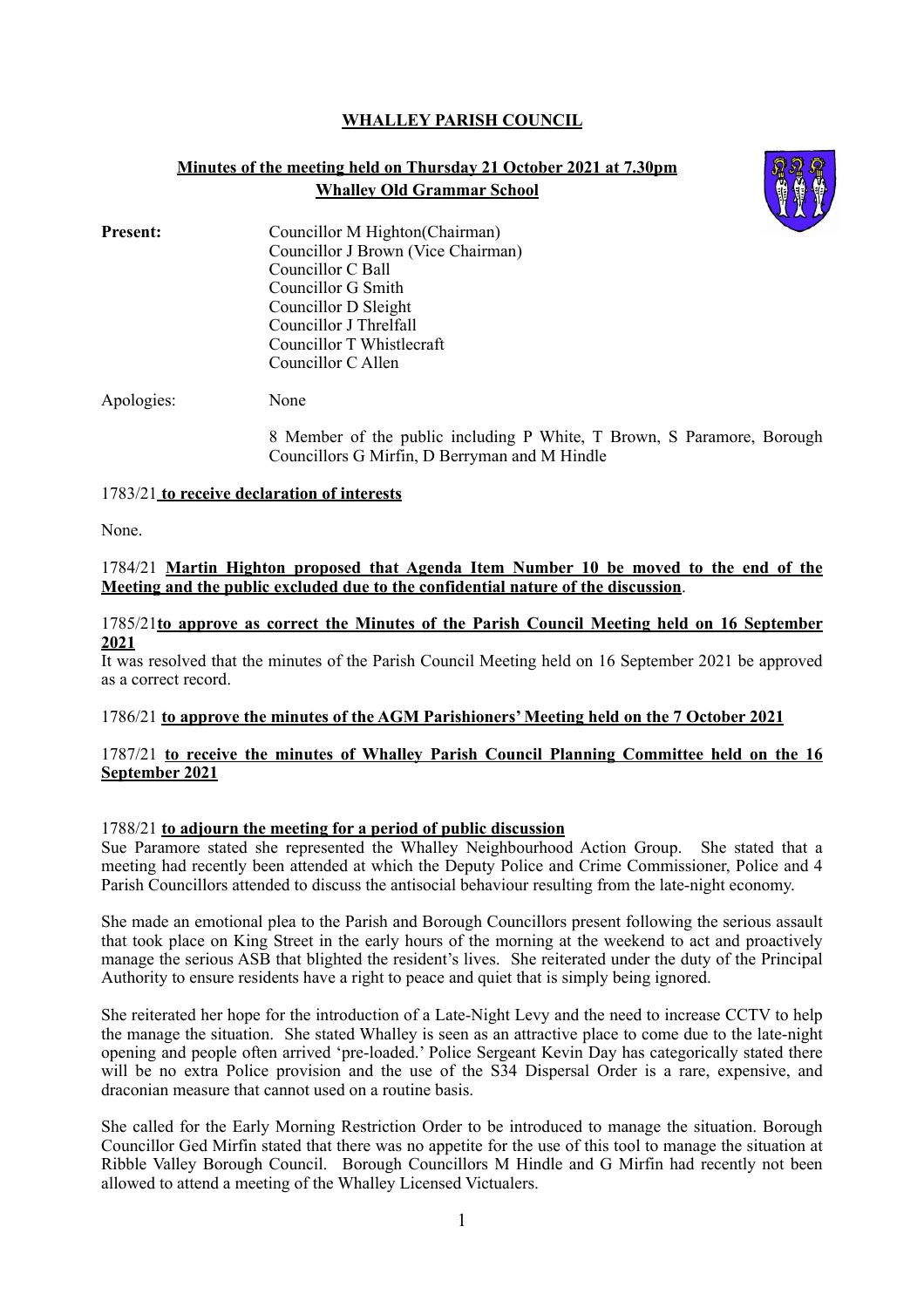Tony Brown reiterated that for 3 years the Parish Council had been trying to avoid the problem getting any worse and he stated that it was the Licensing Authority that needed to look at Late Night Licensing in conjunction with a more effective Police presence at key times.

Martin Highton stated the Licensing Law also required long term change as the current procedure is weighted in favour of the Licensee holder. The Cumulative Impact Policy change had yet to be used effectively.

There was an underlying feeling that after 3 years of lobbying the problem did not sit solely with the Licensing Authority in terms of elected members. The problem also resided in the Licensing Officers at Ribble Valley Borough Council simply ignoring the reality of what is going on. The Borough Councillors agreed to take this back to the Authority. Buy in at the top of the organisation in terms of Chief Executive needed to happen if any progress was going to be made. Failure to address this systemic problem many felt will result in a fatality sooner rather than later.

#### 1789/21 **Reports from Councillors** (information only)

Councillor Sleight reported that the Registrar of the Cemetery was on sick leave and that matters would be discussed when the public have been been excluded.

Gill Smith stated she had met with Caroline, Mandy, and June to discuss the newsletter and provided information for inclusion. She had an update on the Burial Committee but resigned because of concerns about the inappropriate use of public funds and leadership. This would be discussed later without the public present.

John Threlfall stated update on the Burial Committee would be discussed later without the public present. He stated that the interactive speed camera on Mitton Road had been funded under S278 monies as part of a development. He had spoken to the Clerk and provided information about the Lancashire County Council Bus consultation.

Tracey Whistlecraft had nothing to report but noted that recent friends visiting from outside the area noted the beauty of Whalley. She highlighted the mess left outside of Benny's Bar regarding the large number of cigarette butts.

Cliff Ball noted the high quality of work by LCC in terms of the pavement improvements. The paving outsider the Forum, although it had been reported was still dangerous. The Almshouses Trust met with Councillor Ged Mirfin to discuss the possibility of funding for a new roof. He estimated it could cost £100,000 and it is likely this would come from several sources including a contribution by Whalley Parish Council. A funding plan would need to be created and he would look at other sources including the Lancaster Foundation. He raised a concern that money would not be raised in time and that the tenants would need rehousing as it was creating damp. The Church Yard Committee had not met. He had spoken to the Vicar about the Remembrance Service and there was a debate about whether there would be a procession from the Church to the Memorial.

Caroline Allen had been assisting in the putting together the newsletter.

June Brown had attended the Almshouses meeting and shared Cliff's concerns regarding the state of the roof. She had attended the Whalley Educational Foundation Meeting and stated it was gradually She had attended the Whalley Educational Foundation Meeting and stated it was gradually recovering its finances following the pandemic. Terry Hill had been reappointed as Chairman. Tree works had had been carried out. She had also attended the meeting that Sue Paramore spoke about in the public discussion. She had also attended a Consumer Group at Whalley Medical Centre and was pleased to announce a pharmacist had been appointed that could prescribe and answer in depth queries about medication. This would take the pressure off GPS and positive feedback had been received.

Martin Highton reported his thanks to Graham Vernon for attending the Annual Parishioners' Meeting. He stated that he had been approached by resident wishing to be considered for the Co-option to the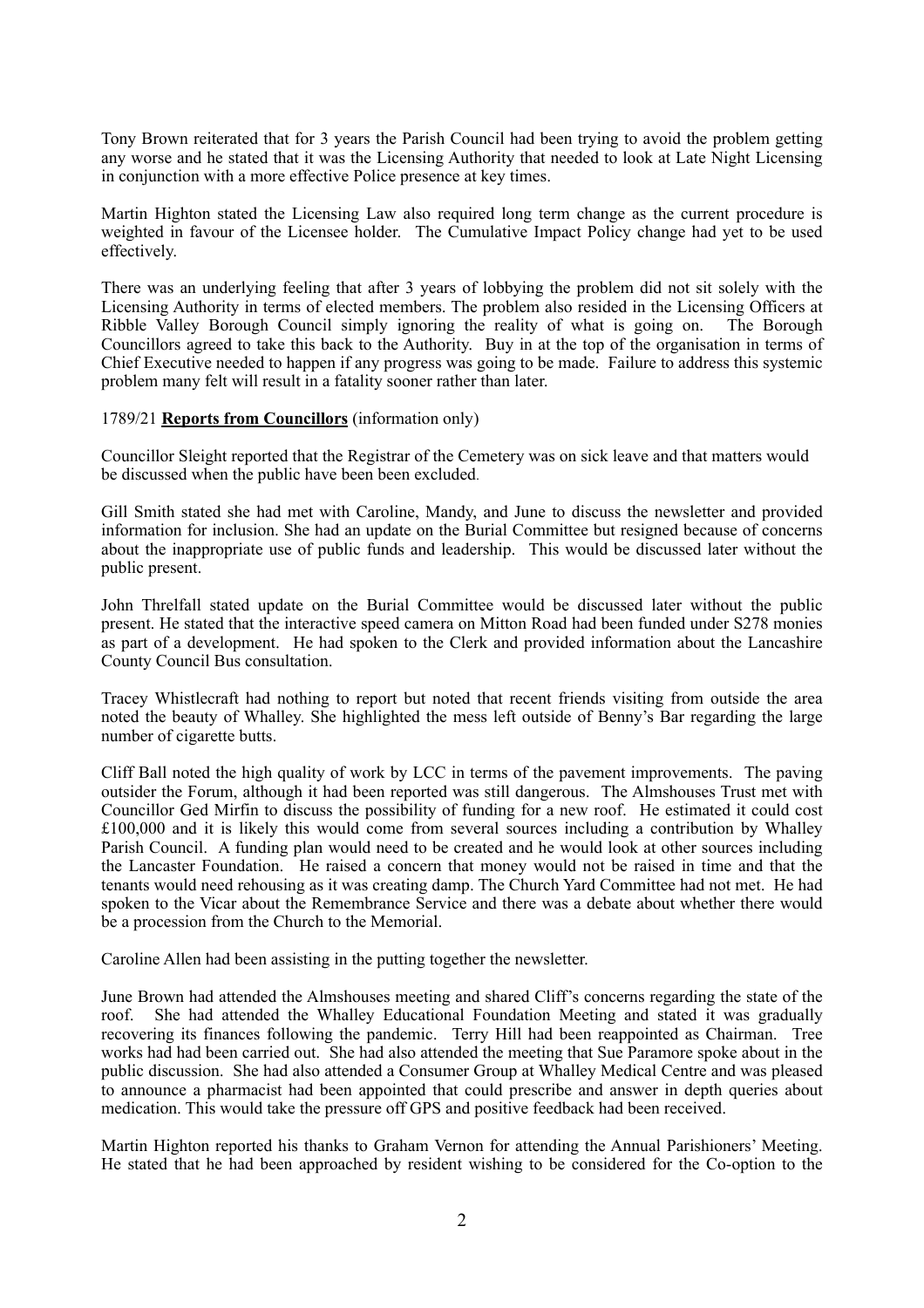vacancy. He hoped this would be considered at the November meeting. He stated significant time had been taken up with the Burial Committee. This would be discussed later.

# 1790/21 **To receive and approve S3 External Auditor Report 2020/21 and note the conclusion of the Review**

The Council noted the External Auditor Report and thanked the Parish Clerk in conjunction with Chairman for the work that resulted in clean bill of health for the External Audit of 2020/21.

# 1791//21 **To receive and approve the Notice of Conclusion of Audit for year ended 31 March 2020**

The Council noted in accordance with Statutory Guidance, the publication of the Notice of Conclusion of Audit posted on the 13 October 2021 for a period of 1 month.

### 1792/21 **To receive an update on seeking a Licensing Review Hearing regarding Benny's Bar on Accrington Road**.

Martin Highton stated that Application for a Review of a Premises Licence for Benny's Bar was currently on hold until time can be allocated to the reservice of the papers. The Clerk informed the Council that this was likely to be in December 2021. Parish Councillor Caroline Allen agreed to collate the information with the Clerk in December.

## 1793/21 **To accept the resignation of the Parish Clerk and agree to a new recruitment timetable**

Martin Highton informed the Council that the existing Clerk had for personal reasons handed in her notice due to a full-time offer of employment. He read out the resignation letter thanking Councillors past and present. The Parish Council thanked the Clerk for her work over the past 4 years. It was agreed that the Parish Council should go out to advert to fill the vacancy. The termination of the current Clerks contract was approved as the 31 December 2021. It was agreed that Parish Councill Gill Smith should look at the current contract and update due to her Human Resources background. The advert for the vacancy will be posted on LALC/Ribble Valley Borough Council website and Indeed. The vacancy will also be advertised in the proposed newsletter.

|                                    | NW Curr  | NW QE2 | Skipton | Total    |  |
|------------------------------------|----------|--------|---------|----------|--|
|                                    | £        | £      | £       | £        |  |
|                                    |          |        |         |          |  |
| Webmaintenance                     | (27.60)  |        |         | (27.60)  |  |
| Salary                             | (737.90) |        |         | (737.90) |  |
| Home office                        | (43.33)  |        |         | (43.33)  |  |
| Internet                           | (10.00)  |        |         | (10.00)  |  |
| mileage28 x 0.45                   | (12.60)  |        |         | (12.60)  |  |
| Mobile rental                      | (5.00)   |        |         | (5.00)   |  |
| <b>External Audit Fee</b>          | (360.00) |        |         | (360.00) |  |
| 2 Stainless Steel Bench<br>Plaques | (135.00) |        |         | (135.00) |  |
| Room Hire JM1785                   | (25.00)  |        |         | (25.00)  |  |

# 1794/21 **Authorisation of Accounts. Payments and Receipts and Balances for October 2021**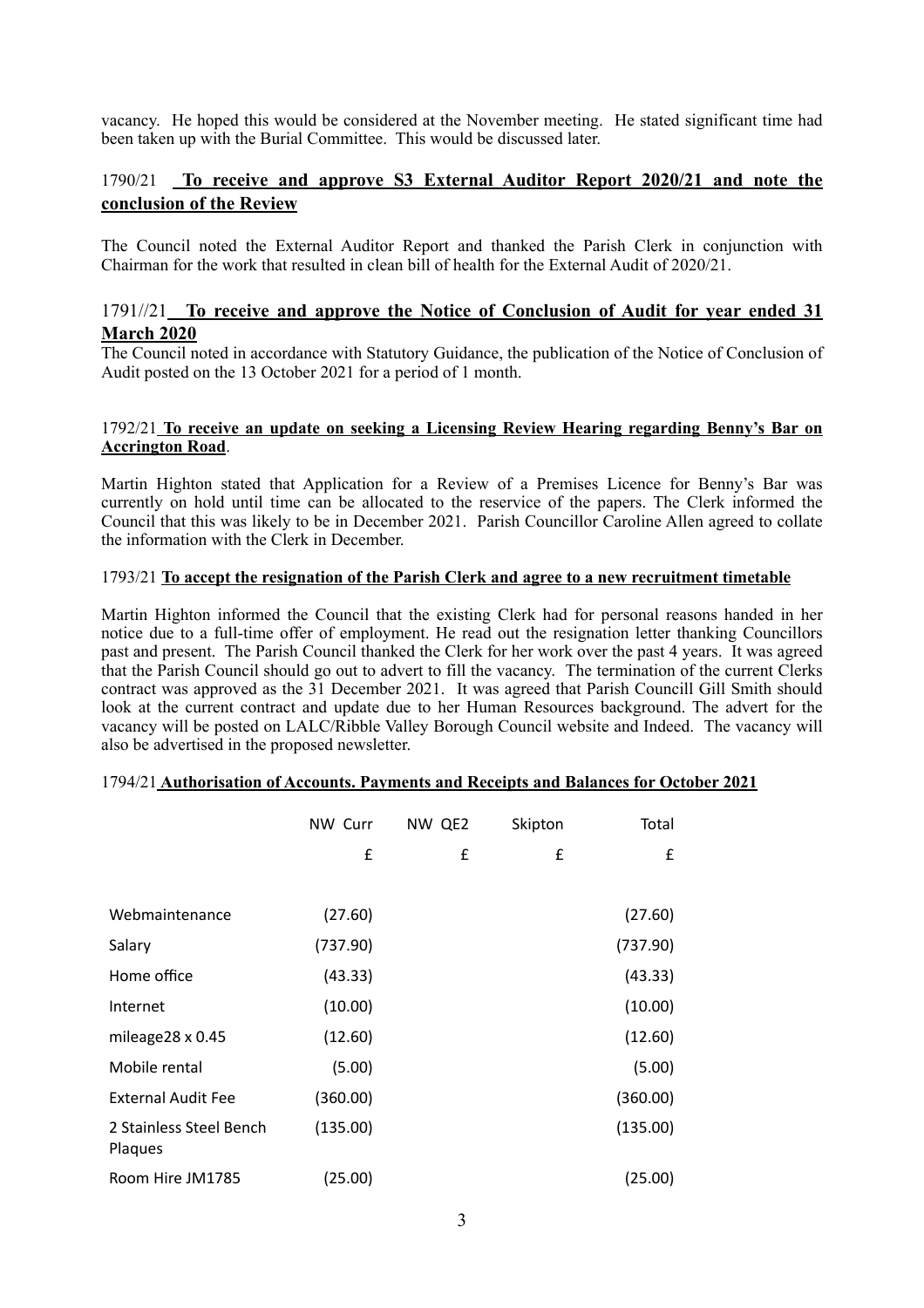| Vale Gardens                             | (17.41)     |      |      | (17.41)     |
|------------------------------------------|-------------|------|------|-------------|
| Employee tax £30.60<br>+EmpNICS £21.75)) | (52.35)     |      |      | (52.35)     |
| Wall Repairs Vale Gds<br>3295            | (1,995.00)  |      |      | (1,995.00)  |
| Vale Gardens Aug 3271                    | (273.00)    |      |      | (273.00)    |
| Vale Gardens Sept<br>3293                | (273.00)    |      |      | (273.00)    |
| Church Aug 3272                          | (291.00)    |      |      | (291.00)    |
| Church Sept 3294                         | (291.00)    |      |      | (291.00)    |
| Vale Gardens July 3247                   | (273.00)    |      |      | (273.00)    |
| Church July 3246                         | (291.00)    |      |      | (291.00)    |
|                                          | (5, 113.19) | 0.00 | 0.00 | (5, 113.19) |

# **Receipts/ Income: Concurrent Grant Ribble Valley Council: £1071.0**

**Balances**: Nat West Current: £77282.92 QE2 Nat West £0 Skipton £24006.74

## 1795**/**21 **Clerks Report for October 2021**

Circulated prior to the meeting Whalley Parish Council received the Clerks Report for October 2021for information.

## 1796/21 **To approve the content and process for the Whalley Parish Council Newsletter**

The Clerk circulated a draft of the proposed newsletter, and it was resolved that the final draft will be emailed to Councillors on Monday 25 October 2021 with final comments due no later than noon on Wednesday 27 October 2021. Members of the public left at 9.10pm

# 1797/21**To consider and approve the short term and long-term measures for Whalley Wiswell and Barrow Joint Burial Committee (Exclusion of the Public)**

a) The Council resolved that Whalley, Wiswell and Barrow Joint Burial Committee has terminated and is no longer a legal entity

The Constitution for the Committee states:

The Committee shall terminate and cease to have any powers as provided by this constitution or delegated powers of the Parish Councils;

(i) If less than 3 (three) Members are currently appointed to the Committee.

(b) The Council resolved to accept the resignation of Councillor Dave Sleight from Whalley Parish Council and Chair of Whalley Wiswell and Barrow Joint Burial Committee. On behalf of the Council the Chairman thanked Dave for his dedicated service to the Council and to the Joint Burial Committee.

(c) The Council resolved that short term interim arrangements would need to be put in place and this would be delegated to Martin Highton as Chairman to discuss with the Chairmen of Wiswell and Barrow Parish Councils' and the Principal Authority.